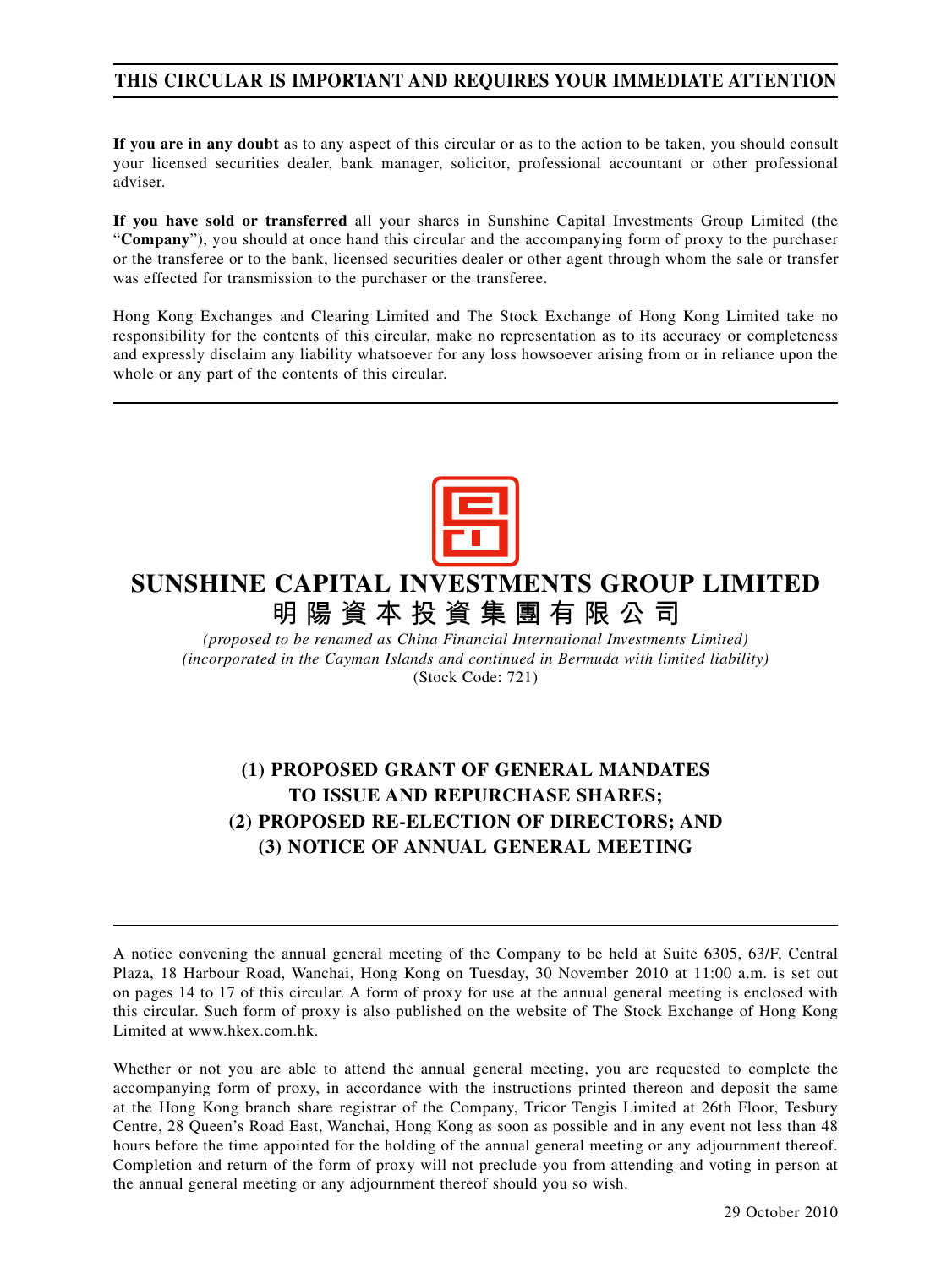# **CONTENTS**

## *Page*

|                                                                         | 1              |
|-------------------------------------------------------------------------|----------------|
| <b>Letter from the Board</b>                                            |                |
|                                                                         | 3              |
|                                                                         | $\overline{4}$ |
|                                                                         | 5              |
|                                                                         | 5              |
|                                                                         | 6              |
|                                                                         | 6              |
|                                                                         | 6              |
|                                                                         | $\tau$         |
| Appendix II – Details of Directors proposed to be re-elected at the AGM | 10             |
|                                                                         | 14             |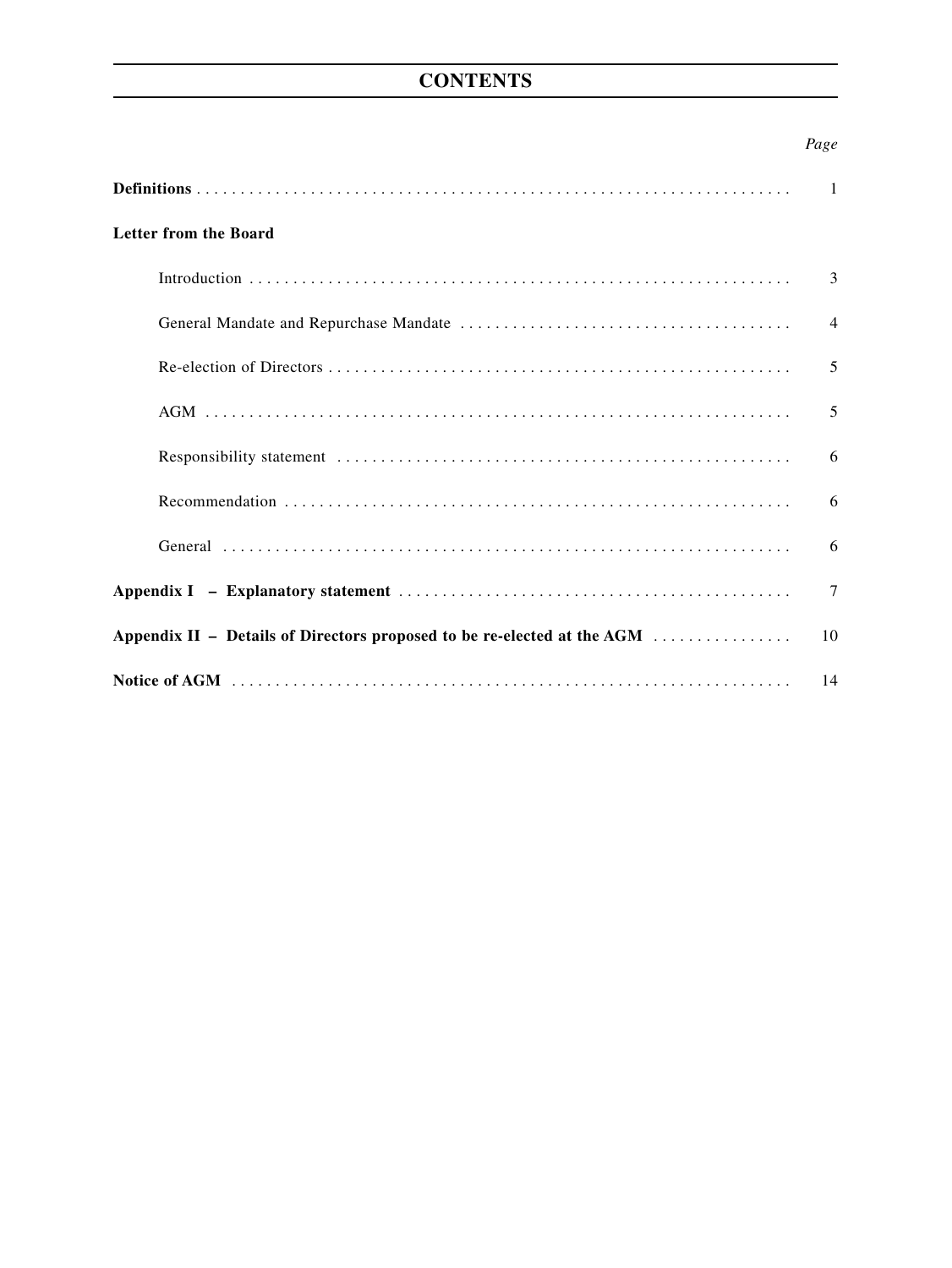# **DEFINITIONS**

*In this circular, unless the context otherwise requires, the following expressions shall have the following meanings:*

| "AGM"                     | the annual general meeting of the Company to be convened and<br>held on Tuesday, 30 November 2010 at 11:00 a.m. to consider<br>and, if thought fit, approve, among other things, the proposed<br>grant of the General Mandate and the Repurchase Mandate and the<br>proposed re-election of Directors |
|---------------------------|-------------------------------------------------------------------------------------------------------------------------------------------------------------------------------------------------------------------------------------------------------------------------------------------------------|
| "associate(s)"            | has the meaning ascribed to this term under the Listing Rules                                                                                                                                                                                                                                         |
| "Board"                   | the board of Directors                                                                                                                                                                                                                                                                                |
| "Bye-law(s)"              | the bye-laws of the Company                                                                                                                                                                                                                                                                           |
| "Company"                 | Sunshine Capital Investments Group Limited, a company<br>incorporated in the Cayman Islands and continued in Bermuda<br>with limited liability and the issued Shares of which are listed on<br>the main board of the Stock Exchange                                                                   |
| "Directors"               | the directors of the Company                                                                                                                                                                                                                                                                          |
| "General Mandate"         | the general mandate proposed to be granted to the Directors at the<br>AGM to issue further new Shares not exceeding 20% of the issued<br>share capital of the Company as at the date of granting of the<br>General Mandate                                                                            |
| "Group"                   | the Company and all of its subsidiaries                                                                                                                                                                                                                                                               |
| "Hong Kong"               | the Hong Kong Special Administrative Region of the PRC                                                                                                                                                                                                                                                |
| "Latest Practicable Date" | 26 October 2010, being the latest practicable date prior to the<br>printing of this circular for the purpose of ascertaining certain<br>information contained in this circular                                                                                                                        |
| "Listing Rules"           | the Rules Governing the Listing of Securities on the Stock<br>Exchange                                                                                                                                                                                                                                |
| "PRC"                     | the People's Republic of China (for the purpose of this circular,<br>excluding Hong Kong, the Macau Special Administrative Region<br>and Taiwan)                                                                                                                                                      |
| "Repurchase Mandate"      | the repurchase mandate proposed to be granted to the Directors at<br>the AGM to repurchase up to 10% of the issued share capital of<br>the Company as at the date of granting of the Repurchase Mandate                                                                                               |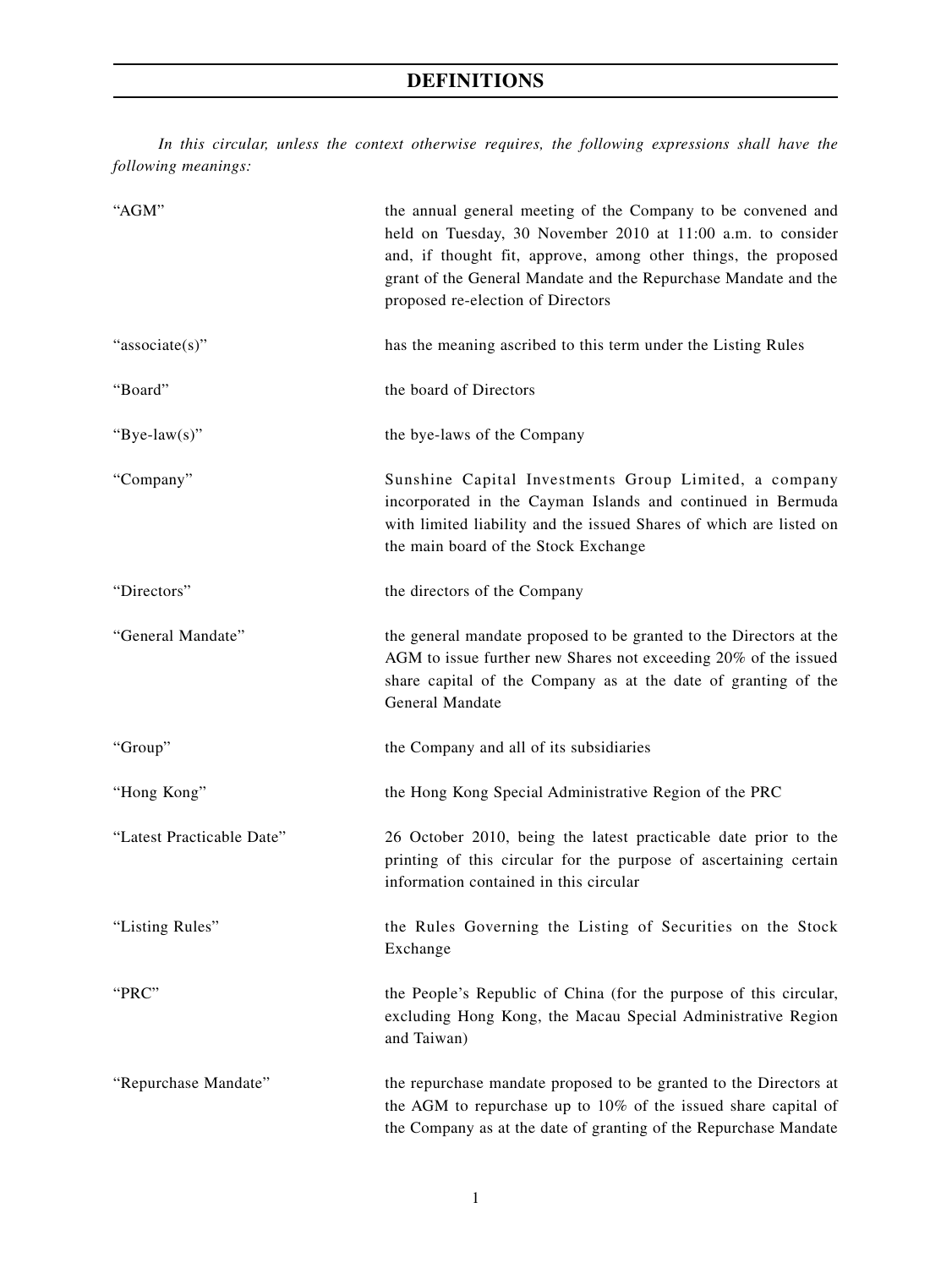# **DEFINITIONS**

| "SFO"                 | the Securities and Futures Ordinance (Chapter 571 of the Laws of<br>Hong Kong) |
|-----------------------|--------------------------------------------------------------------------------|
| "Share $(s)$ "        | ordinary share(s) of $HK$0.01$ each in the share capital of the<br>Company     |
| "Shareholder(s)"      | $holder(s)$ of the Share $(s)$                                                 |
| "Share Option Scheme" | the share option scheme adopted by the Company on 15 January<br>2008           |
| "Stock Exchange"      | The Stock Exchange of Hong Kong Limited                                        |
| "Takeovers Code"      | the Hong Kong Code on Takeovers and Mergers                                    |
| "HK\$"                | Hong Kong dollars, the lawful currency of Hong Kong                            |
| $``\%"$               | per cent.                                                                      |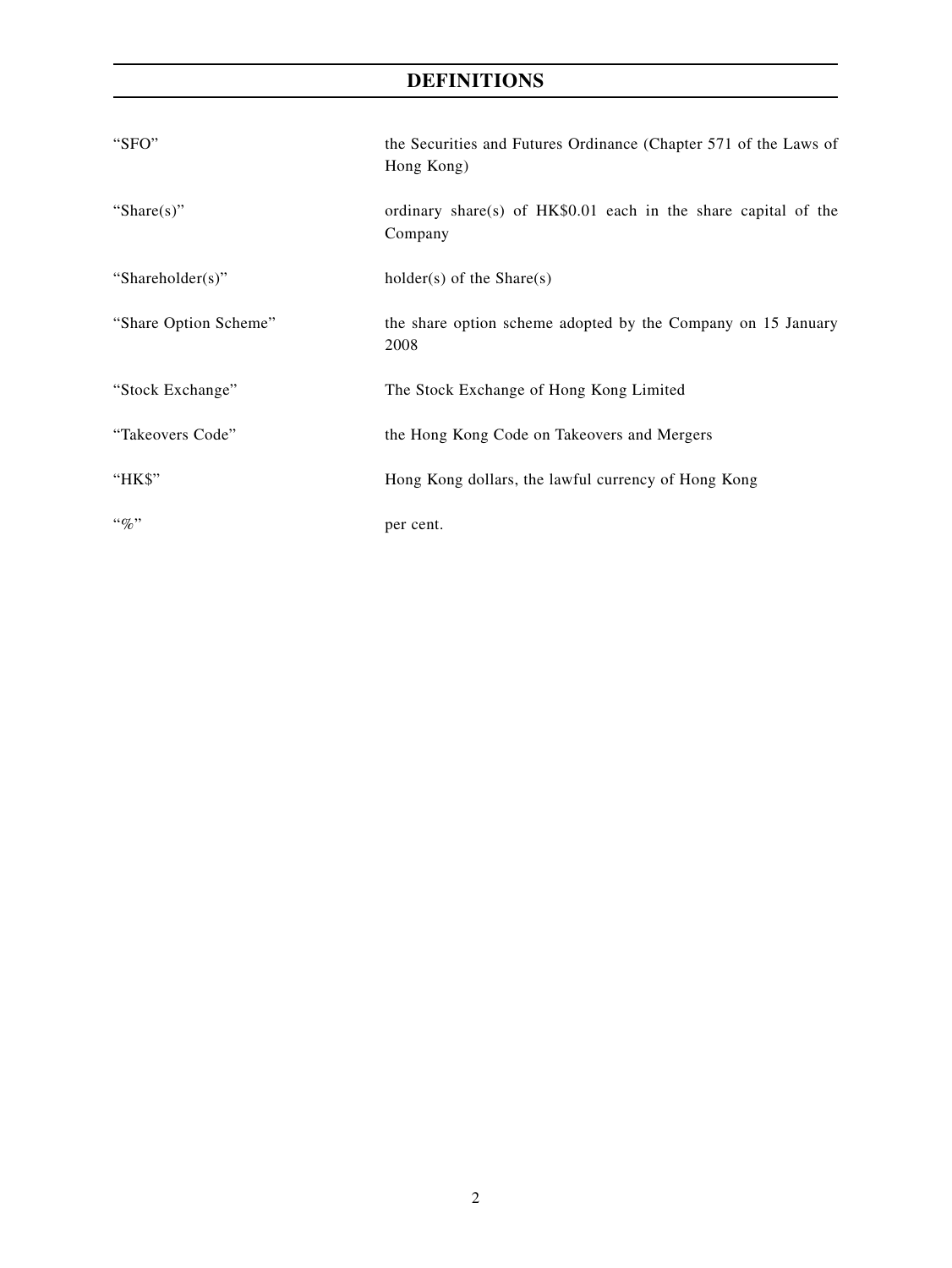

# **SUNSHINE CAPITAL INVESTMENTS GROUP LIMITED 明陽資本投資集團有限公司**

*(proposed to be renamed as China Financial International Investments Limited) (incorporated in the Cayman Islands and continued in Bermuda with limited liability)* (Stock Code: 721)

*Executive Directors: Registered office:* Mr. Du Lin Dong *(Chairman)* Clarendon House Ms. Wang Wen Xia 2 Church Street Mr. Pong Po Lam Paul **Hamilton HM 11** 

*Non-executive Directors:* Mr. Ding Xiaobin *Head office and principal place* Mr. Fung Cheuk Nang Clement *of business in Hong Kong:* Mr. Ma Jie Suite 6305, 63/F

*Independent Non-executive Directors:* 18 Harbour Road Dr. Cheung Wai Bun Charles *J.P.* Wanchai, Hong Kong Professor Zhang Yong Mr. Zeng Xianggao

Bermuda

Central Plaza

29 October 2010

*To the Shareholders*

Dear Sir or Madam,

# **(1) PROPOSED GRANT OF GENERAL MANDATES TO ISSUE AND REPURCHASE SHARES; (2) PROPOSED RE-ELECTION OF DIRECTORS; AND (3) NOTICE OF ANNUAL GENERAL MEETING**

#### **INTRODUCTION**

At the forthcoming AGM, resolutions will be proposed to seek the Shareholders' approval for, among other things, (i) the granting of the General Mandate and the Repurchase Mandate to the Directors; and (ii) the re-election of Directors.

The purpose of this circular is to provide you with information relating to the resolutions to be proposed at the AGM for the granting of the General Mandate and the Repurchase Mandate, the reelection of Directors and the notice of the AGM.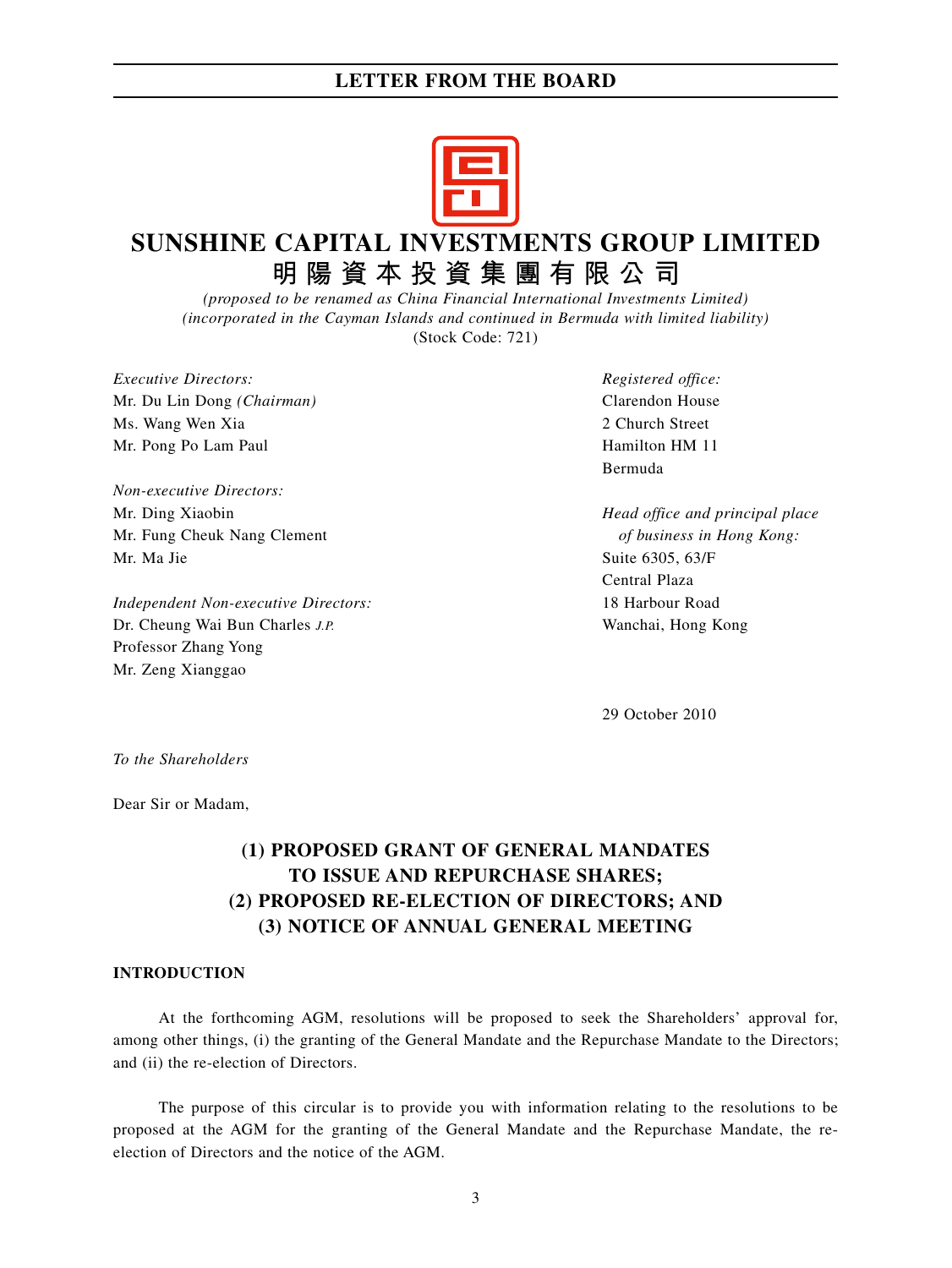#### **GENERAL MANDATE AND REPURCHASE MANDATE**

At the AGM, the Directors propose to seek the approval of the Shareholders to grant to the Directors the General Mandate and the Repurchase Mandate.

#### **General Mandate**

At the AGM, an ordinary resolution will be proposed such that the Directors be given an unconditional general mandate (i.e. the General Mandate) to allot, issue and deal with unissued Shares or underlying shares of the Company (other than by way of rights or pursuant to a share option scheme for employees of the Company or Directors and/or any of its subsidiaries or pursuant to any scrip dividend scheme or similar arrangements providing for the allotment and issue of Shares in lieu of whole or part of the dividend on Shares in accordance with the Bye-laws) or make or grant offers, agreements, options and warrants which might require the exercise of such power, of an aggregate amount of up to 20% of the issued Shares as at the date of granting of the General Mandate.

In addition, a separate ordinary resolution will further be proposed for extending the General Mandate authorising the Directors to allot, issue and deal with Shares to the extent of the Shares repurchased pursuant to the Repurchase Mandate. Details on the Repurchase Mandate are further elaborated below.

As at the Latest Practicable Date, the Company has an aggregate of 2,485,134,030 Shares in issue. Subject to the passing of the resolutions for the approval of the General Mandate and on the basis that no further Shares are issued or repurchased between the Latest Practicable Date and the date of the AGM, the Company would be allowed under the General Mandate to allot, issue and deal with a maximum of 497,026,806 Shares.

#### **Repurchase Mandate**

At the AGM, an ordinary resolution will also be proposed such that the Directors be given an unconditional general mandate to repurchase Shares (i.e. the Repurchase Mandate) on the Stock Exchange of an aggregate amount of up to 10% of the issued Share as at the date of granting of the Repurchase Mandate.

Subject to the passing of the resolution for the approval of the Repurchase Mandate and on the basis that no further Shares are issued or repurchased between the Latest Practicable Date and the date of the AGM, the Company would be allowed under the Repurchase Mandate to repurchase a maximum of 248,513,403 Shares.

The General Mandate (including the extended General Mandate) and the Repurchase Mandate shall continue to be in force during the period from the date of passing of the resolutions for the approval of the General Mandate (including the extended General Mandate) and the Repurchase Mandate up to (i) the conclusion of the next annual general meeting of the Company; (ii) the expiration of the period within which the next annual general meeting of the Company is required by the Bye-laws, the Companies Act 1981 of Bermuda (as amended) or any applicable laws of Bermuda to be held; or (iii) the revocation or variation of the General Mandate (including the extended General Mandate) or the Repurchase Mandate (as the case may be) by ordinary resolution of the Shareholders in general meeting, whichever occurs first.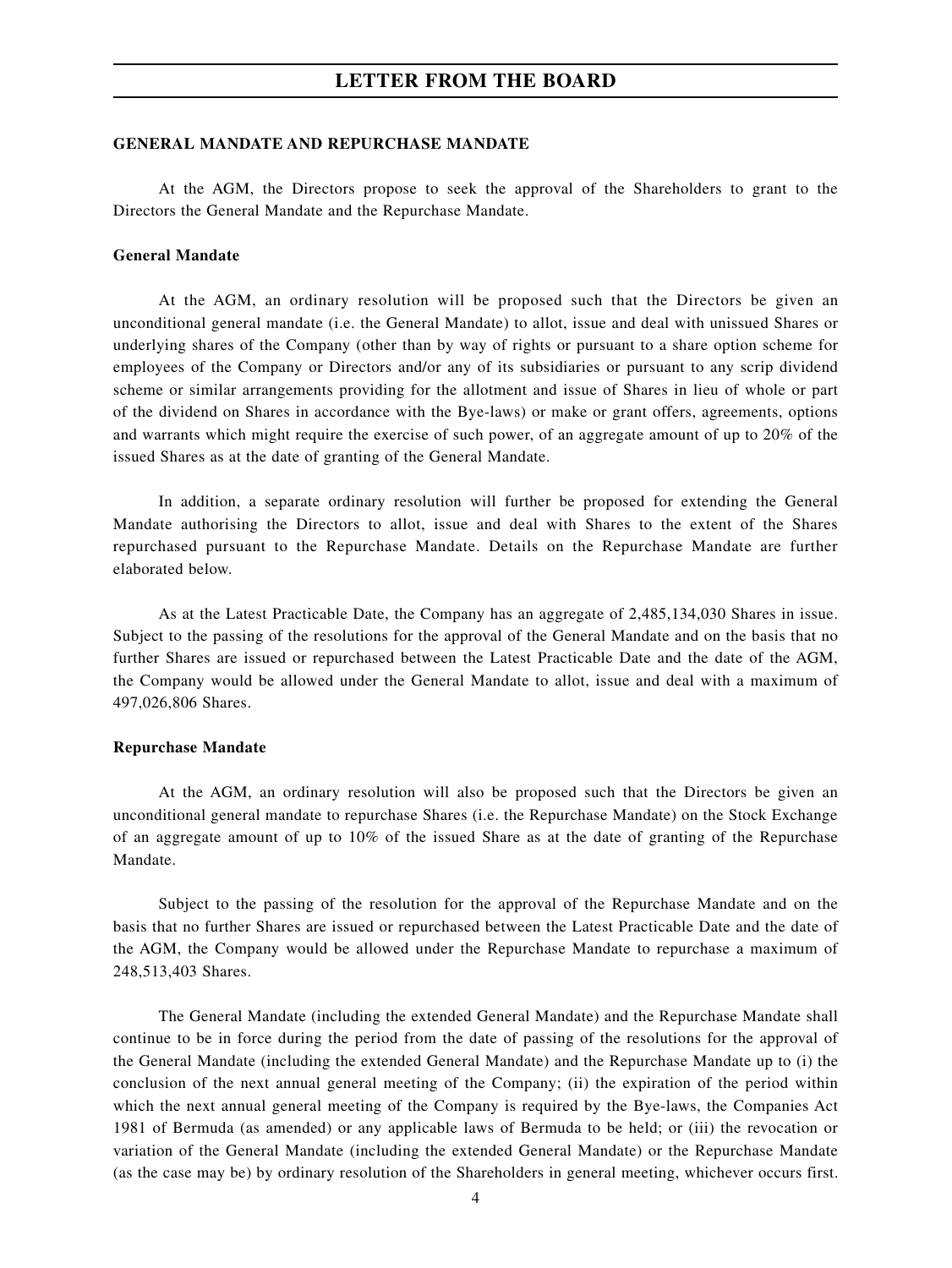An explanatory statement in connection with the Repurchase Mandate is set out in Appendix I to this circular. The explanatory statement contains all the requisite information required under the Listing Rules to be given to the Shareholders to enable them to make an informed decision on whether to vote for or against the resolution approving the Repurchase Mandate.

#### **RE-ELECTION OF DIRECTORS**

According to Bye-law 87(2), any Director appointed to fill in a casual vacancy on the Board shall hold office only until the next general meeting of the Company and shall then be eligible for re-election at that meeting.

According to Bye-laws 88(1) and 88(2), at each annual general meeting, one-third of the Directors for the time being, or, if their number is not a multiple of three, then the number nearest to, but not less than one-third, shall retire from office by rotation, provided that every Director shall be subject to retirement by rotation at least once in every three years. A retiring Director shall be eligible for reelection.

In accordance with Bye-law 87(2), Mr. Du Lin Dong shall retire from office at the annual general meeting; and in accordance with Bye-laws  $88(1)$  and  $88(2)$ , Mr. Ma Jie, Mr. Fung Cheuk Nang Clement, Professor Zhang Yong and Mr. Zeng Xianggao shall retire from office by rotation at the AGM. Being eligible, each of Mr. Du Lin Dong, Mr. Ma Jie, Mr. Fung Cheuk Nang Clement, Professor Zhang Yong and Mr. Zeng Xianggao will offer himself for re-election as executive Director/non-executive Director/ independent non-executive Director (as the case may be).

At the AGM, ordinary resolutions will be proposed to re-elect each of Mr. Du Lin Dong, Mr. Ma Jie, Mr. Fung Cheuk Nang Clement, Professor Zhang Yong and Mr. Zeng Xianggao as executive Director/ non-executive Director/independent non-executive Director (as the case may be).

Details of the retiring Directors who are proposed to be re-elected at the AGM are set out in Appendix II to this circular.

#### **AGM**

A notice convening the AGM to be held at Suite 6305, 63/F, Central Plaza, 18 Harbour Road, Wanchai, Hong Kong on Tuesday, 30 November 2010 at 11:00 a.m. is set out on pages 14 to 17 of this circular. Ordinary resolutions will be proposed at the AGM to approve, among other things, the granting of the General Mandate (including the extended General Mandate) and the Repurchase Mandate; and the reelection of Directors.

A form of proxy for use at the AGM is enclosed with this circular and such form of proxy is also published at the website of the Stock Exchange at www.hkex.com.hk. Whether or not you are able to attend the AGM, you are requested to complete the accompanying form of proxy in accordance with the instructions printed thereon and deposit the same at the Hong Kong branch share registrar of the Company, Tricor Tengis Limited at 26th Floor, Tesbury Centre, 28 Queen's Road East, Wanchai, Hong Kong as soon as possible and in any event not less than 48 hours before the time appointed for the holding of the AGM or any adjournment thereof. Completion and return of the form of proxy will not preclude you from attending and voting in person at the AGM or any adjournment thereof should you so wish and in such event, the instrument appointing a proxy shall be deemed to be revoked.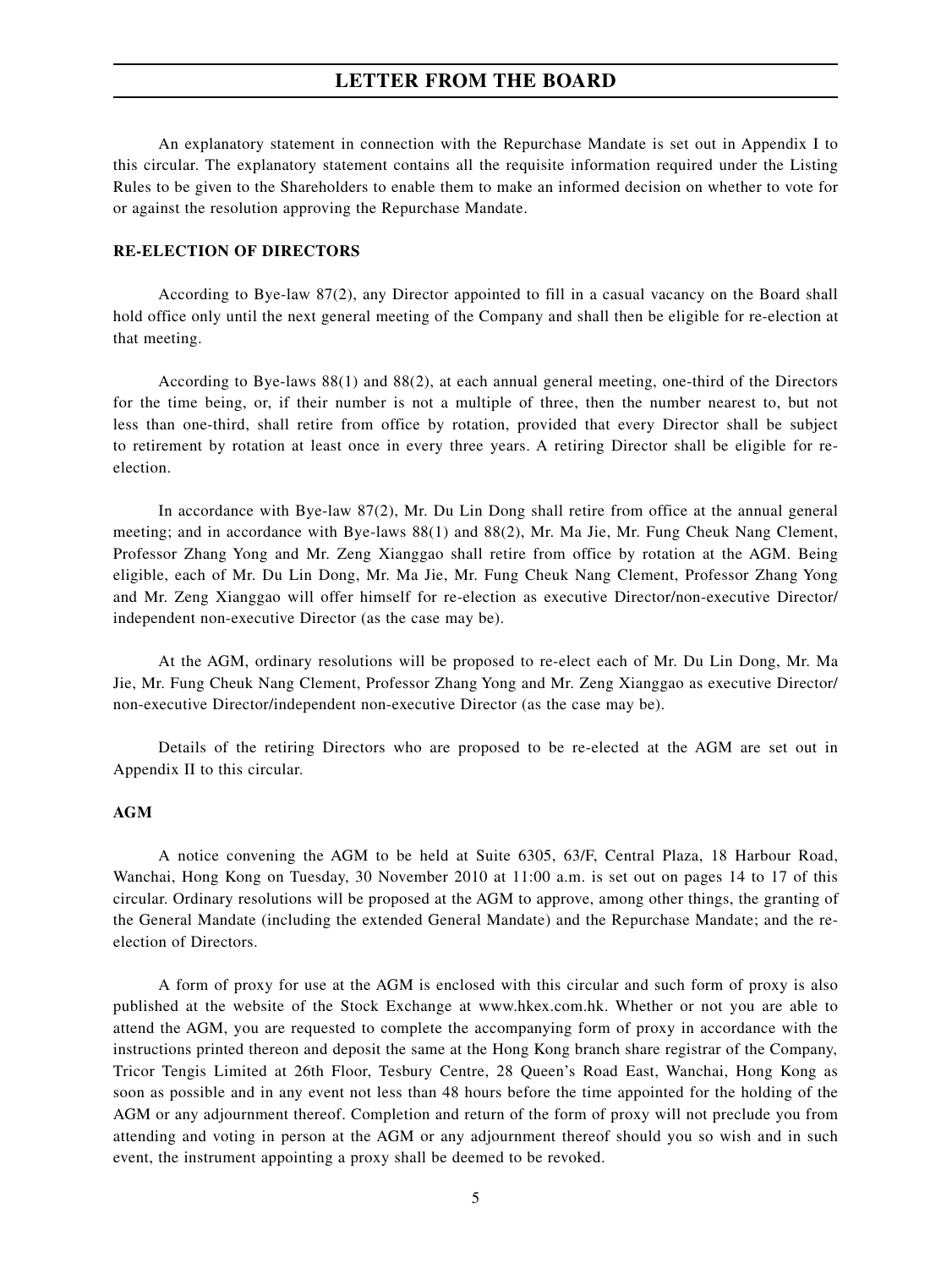All the resolutions proposed to be approved at the AGM will be taken by poll and an announcement will be made by the Company after the AGM on the results of the AGM.

#### **RESPONSIBILITY STATEMENT**

This circular, for which the Directors collectively and individually accept full responsibility, includes particulars given in compliance with the Listing Rules for the purpose of giving information with regard to the Company. The Directors, having made all reasonable enquiries, confirm that to the best of their knowledge and belief the information contained in this circular is accurate and complete in all material respects and not misleading or deceptive, and there are no other matters the omission of which would make any statement herein or this circular misleading.

#### **RECOMMENDATION**

The Directors consider the proposed granting of the General Mandate (including the extended General Mandate) and the Repurchase Mandate and the proposed re-election of Directors are in the interests of the Company and the Shareholders as a whole. Accordingly, the Directors recommend the Shareholders to vote in favour of the relevant resolutions to be proposed at the AGM.

#### **GENERAL**

To the best of the Directors' knowledge, information and belief, having made all reasonable enquiries, no Shareholder is required to abstain from voting on any resolutions to be proposed at the AGM.

> Yours faithfully, For and on behalf of the Board of **Sunshine Capital Investments Group Limited Du Lin Dong** *Chairman*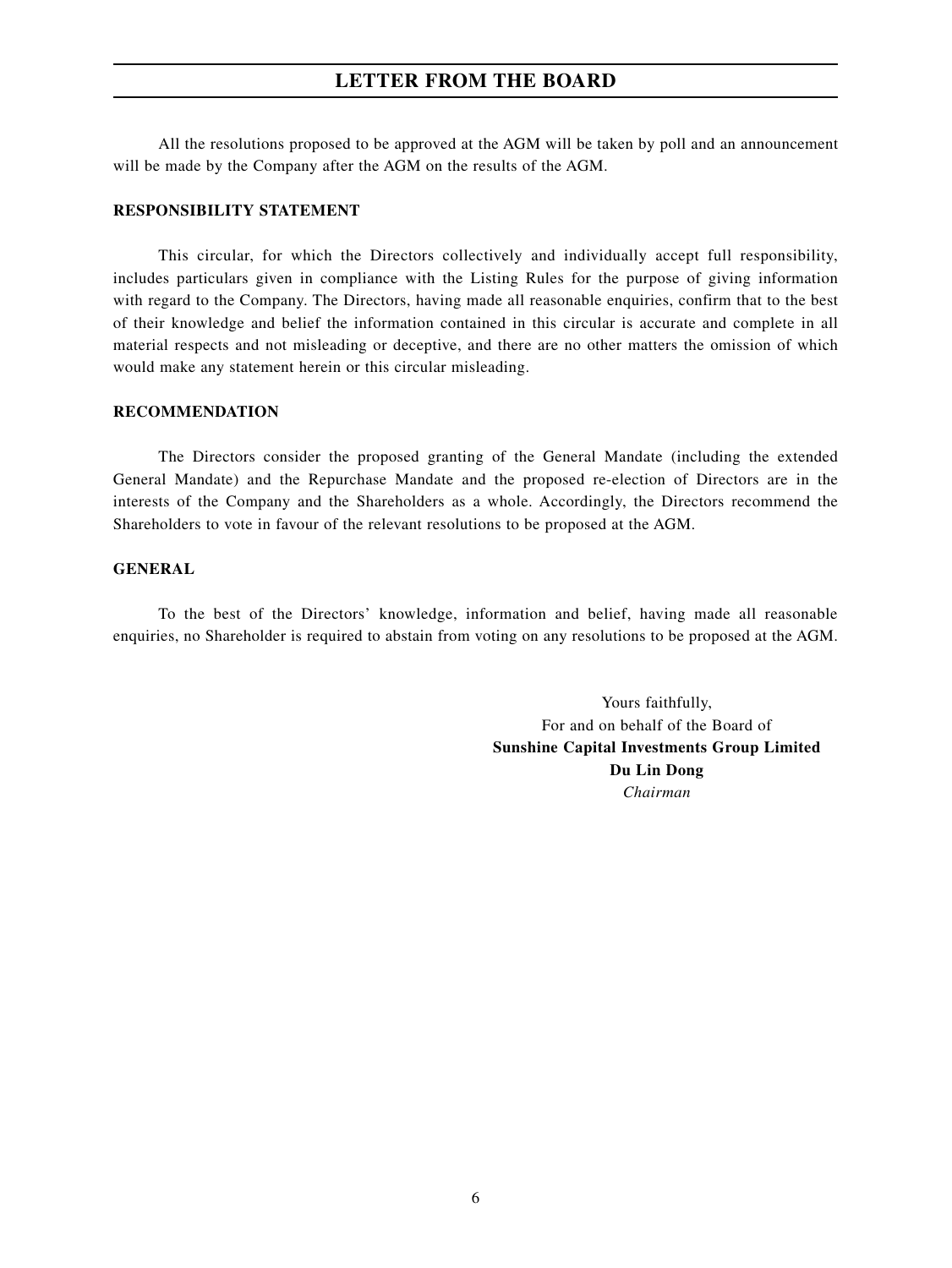This Appendix serves as an explanatory statement, as required by the Listing Rules, to provide requisite information to you for your consideration of the Repurchase Mandate.

#### **1. Repurchase of securities from connected parties**

The Listing Rules prohibit the Company from knowingly purchasing its securities on the Stock Exchange from a "connected person", that is, a director, chief executive or substantial shareholder of the Company or any of its subsidiaries or their respective associates (as defined in the Listing Rules) and a connected person is prohibited from knowingly selling to the Company his/her/its securities of the Company.

No connected person of the Company has notified the Company that he/she/it has a present intention to sell any Shares to the Company nor has any such connected person undertaken not to sell any of the Shares held by him/her/it to the Company in the event that the Repurchase Mandate is passed.

#### **2. Share capital**

As at the Latest Practicable Date, the issued share capital of the Company comprised 2,485,134,030 fully paid Shares.

Subject to the passing of the proposed resolution for the approval of the Repurchase Mandate and on the basis that no further Shares are issued or repurchased by the Company prior to the AGM date, the Company will be allowed under the Repurchase Mandate to repurchase a maximum of 248,513,403 fully paid Shares, representing approximately 10% of the issued share capital of the Company as at the date of passing of the resolution.

#### **3. Reasons for the repurchase**

The Directors believe that the Repurchase Mandate is in the best interests of the Company and its Shareholders as a whole. An exercise of the Repurchase Mandate may, depending on market conditions and funding arrangements at the time, lead to an enhancement of the net assets per Share and/or earnings per Share and will only be made when the Directors believe that a repurchase will benefit the Company and its Shareholders as a whole.

#### **4. Funding of repurchases**

Repurchases would be funded entirely from the Company's available cash flow or working capital facilities which will be funds legally available under Bermuda law and the memorandum of association of the Company and the Bye-laws and for such purpose.

An exercise of the Repurchase Mandate in full may have a material adverse impact on the working capital and gearing position of the Company compared with those as at 30 June 2010, being the date of its latest published audited consolidated accounts. The Directors do not, however, intend to make any repurchase in circumstances that would have a material adverse impact on the working capital or gearing position of the Company.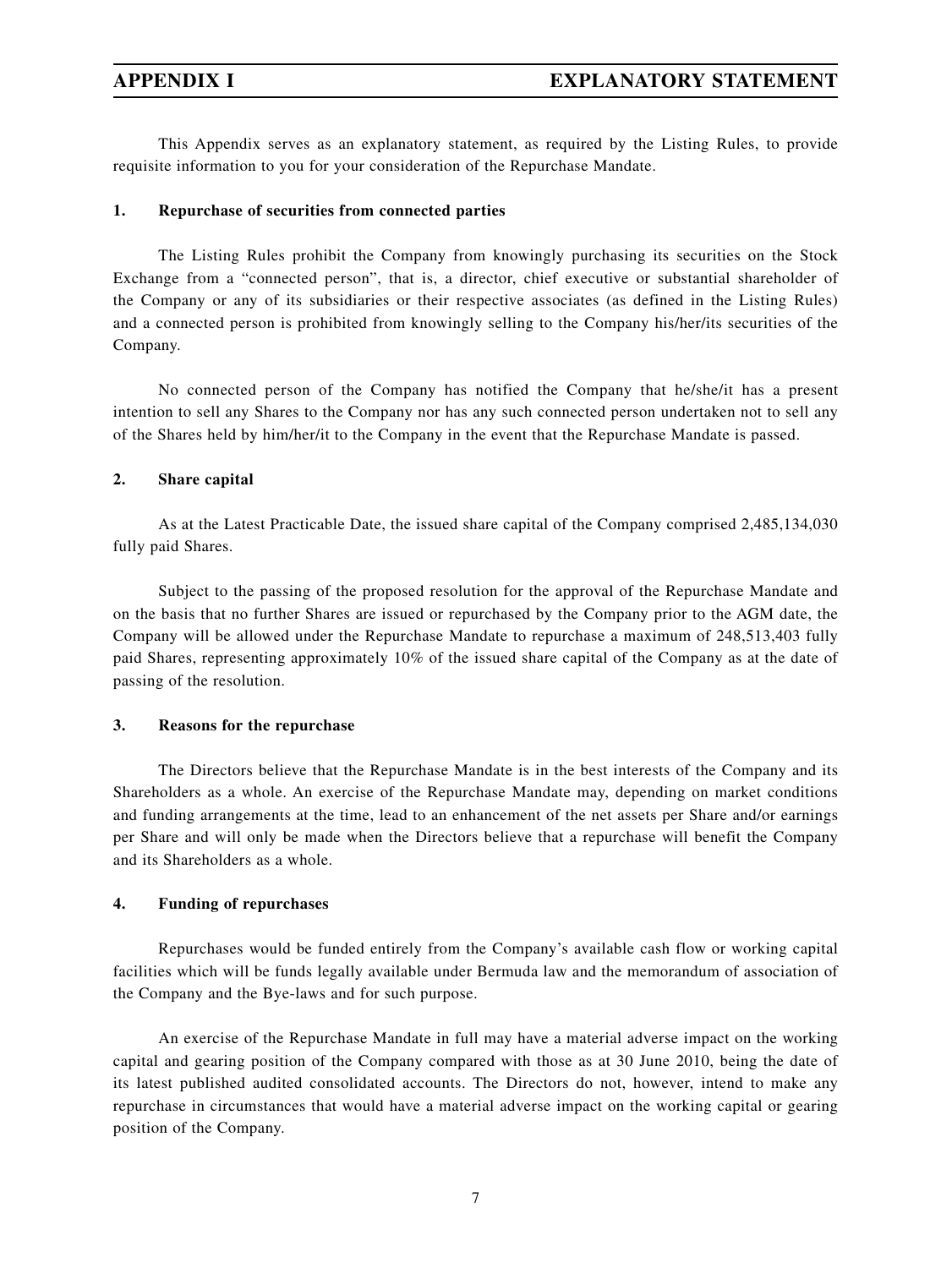### **5. Share prices**

The highest and lowest prices at which the Shares have traded on the Stock Exchange in each of the previous twelve calendar months immediately prior to the Latest Practicable Date were as follows:

|                                             | <b>Highest</b> | Lowest |
|---------------------------------------------|----------------|--------|
|                                             | HK\$           | HK\$   |
| 2009                                        |                |        |
| October                                     | 0.150          | 0.101  |
| November                                    | 0.140          | 0.125  |
| December                                    | 0.165          | 0.116  |
| 2010                                        |                |        |
| January                                     | 0.207          | 0.146  |
| February                                    | 0.180          | 0.154  |
| March                                       | 0.185          | 0.133  |
| April                                       | 0.172          | 0.130  |
| May                                         | 0.130          | 0.100  |
| June                                        | 0.115          | 0.100  |
| July                                        | 0.138          | 0.113  |
| August                                      | 0.145          | 0.130  |
| September                                   | 0.160          | 0.125  |
| October (up to the Latest Practicable Date) | 0.165          | 0.135  |

### **6. Disclosure of interests and minimum public holding**

None of the Directors or, to the best of their knowledge having made all reasonable enquiries, their associates, have any present intention to sell to the Company or its subsidiaries any of the Shares in the Company if the Repurchase Mandate is approved at the AGM.

The Directors have undertaken to the Stock Exchange that, so far as the same may be applicable, they will exercise the powers of the Company to make repurchases pursuant to the Repurchase Mandate in accordance with the Listing Rules and applicable laws of Bermuda.

If a Shareholder's proportionate interest in the voting rights of the Company increases on the Company exercising its powers to repurchase Shares pursuant to the Repurchase Mandate, such increase will be treated as an acquisition for the purposes of Rule 32 of the Takeovers Code. As a result, a Shareholder or group of Shareholders acting in concert could obtain or consolidate control of the Company and become obliged to make a mandatory offer in accordance with Rules 26 and 32 of the Takeovers Code.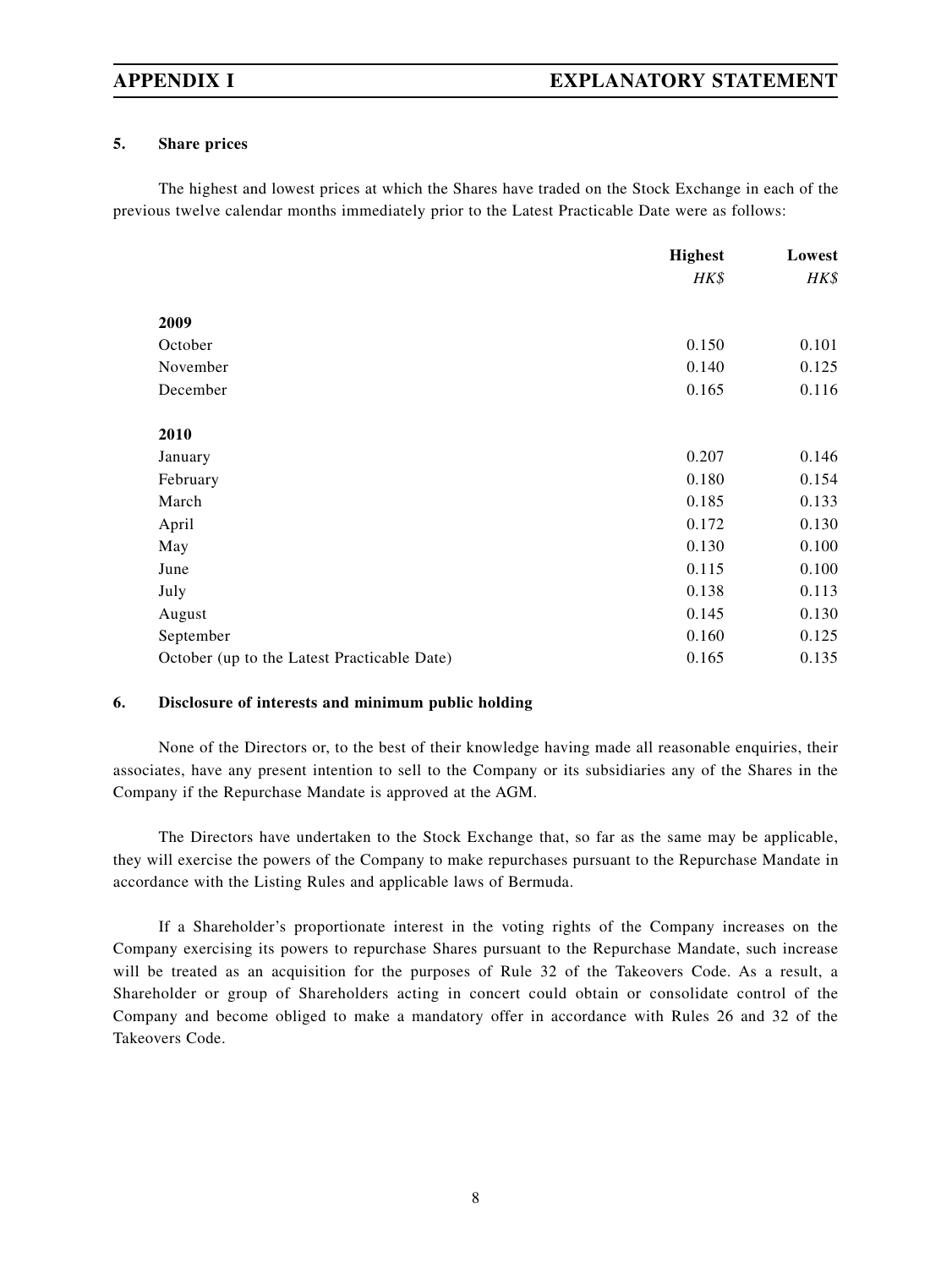As at the Latest Practicable Date, the following Shareholders are interested in more than 10% of the Shares then in issue:

| Name                        | <b>Number of Shares</b> | <b>Percentage holding</b> |
|-----------------------------|-------------------------|---------------------------|
| Du Lin Dong                 | 462,734,830             | 18.62%                    |
| Rightfirst Holdings Limited | 462.734.830             | 18.62%                    |
| Duan Chuan Liang            | 255, 123, 220           | $10.27\%$                 |

In the event that the Directors exercise in full the power to repurchase Shares in accordance with the Repurchase Mandate, the total interests of the above Shareholders in the Shares would be increased to:

| Name                               | <b>Percentage holding</b> |
|------------------------------------|---------------------------|
| Du Lin Dong                        | 20.69%                    |
| <b>Rightfirst Holdings Limited</b> | 20.69%                    |
| Duan Chuan Liang                   | 11.41%                    |

On the basis of the current shareholdings of the above Shareholders, an exercise of the Repurchase Mandate in full will not result in him/it becoming obliged to make a mandatory offer under Rule 26 of the Takeovers Code.

At as the Latest Practicable Date, the Directors have no intention to exercise the Repurchase Mandate to such an extent that will result in a requirement of the above Shareholders, or any other persons to make a general offer under the Takeovers Code or the number of Shares in the hands of the public falling below the prescribed minimum percentage of 25%.

#### **7. Shares repurchase made by the Company**

The Company had not purchased any of its Shares (whether on the Stock Exchange or otherwise) during the previous six months immediately prior to the Latest Practicable Date.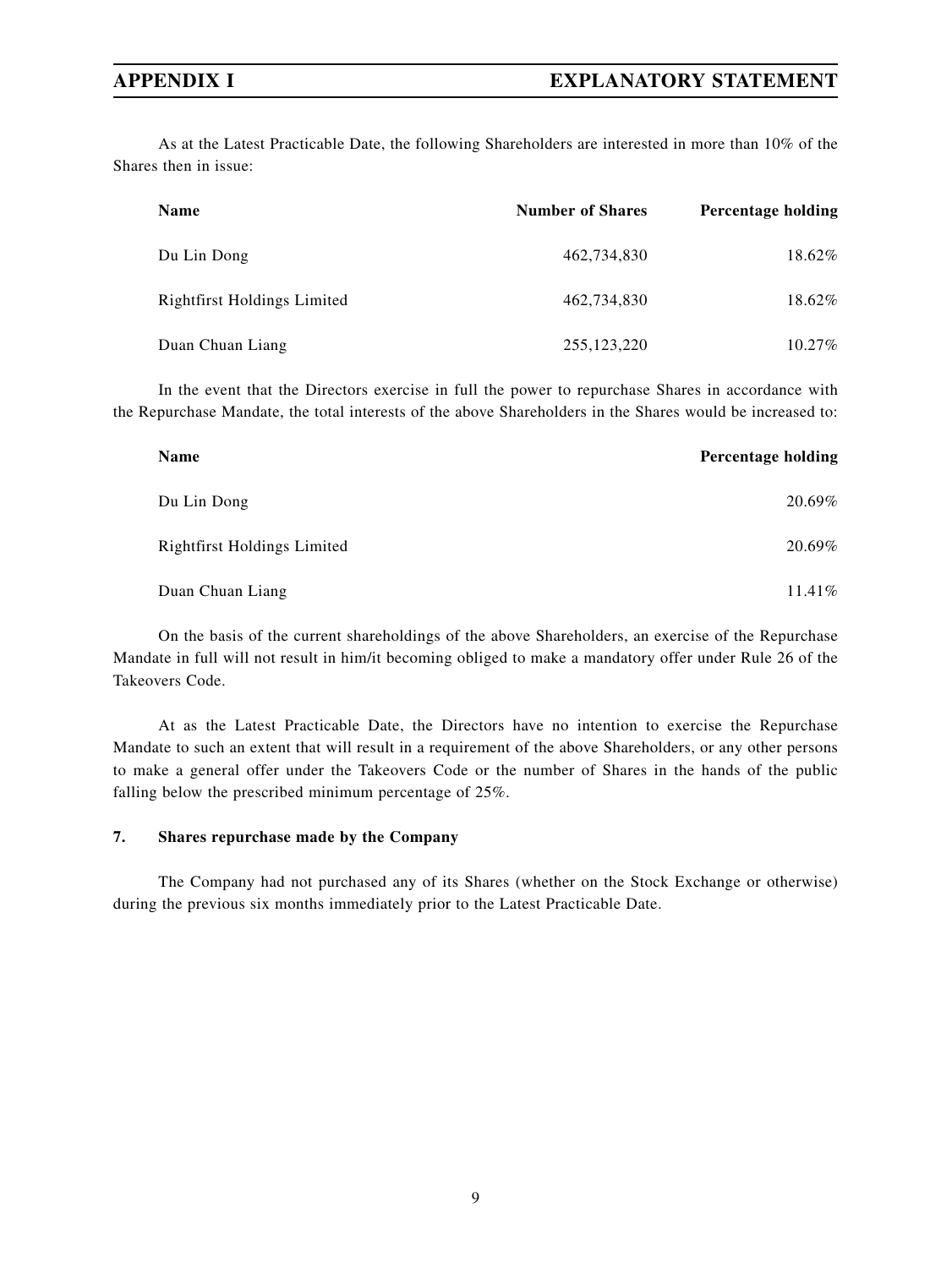# **APPENDIX II DETAILS OF DIRECTORS PROPOSED TO BE RE-ELECTED AT THE AGM**

Details of the Directors who will retire from office at the AGM and being eligible, will offer themselves for re-election at the AGM, are set out below:

### **(1) Mr. Du Lin Dong ("Mr. Du")**

Mr. Du, aged 42, an executive Director and chairman of the Board. He holds a bachelor degree in International Trade from Lanzhou University in the PRC. Mr. Du has been the chief executive officer of China Water Affairs Group Limited (Stock code: 855), a company listed on the main board of the Stock Exchange. Mr. Du has about 20 years' experience in investment and finance sector in the PRC and he had held senior management positions in various unlisted investment companies incorporated in the PRC. He joined the Group on 23 June 2010.

Mr. Du has entered into a service agreement with the Company for a term of 3 years and will hold office until 22 June 2013 with a fixed annual remuneration of HK\$3,000,000 and an annual Director's fee of HK\$120,000 for his office as the chairman of the Board, such emolument is determined by the remuneration committee of the Board with reference to his duties and responsibilities within the Company and the prevailing market conditions.

As at the Latest Practicable Date, Mr. Du holds 462,734,830 Shares through his wholly owned company, Rightfirst Holdings Limited, representing approximately 18.62% of the existing issued share capital of the Company. He was also granted options on 13 July 2010 under the Share Option Scheme entitling him to subscribe for 24,830,000 Shares at an exercise price of HK\$0.135 per Share during the period from 13 October 2010 to 12 July 2015.

Save as disclosed, Mr. Du had not held any other directorship in public companies the securities of which are listed on any securities market in Hong Kong or overseas in the last three years. Mr. Du does not hold any other position with the Company and other members of the Group and he does not, and is not deemed to have, any other interests or short positions in the shares, underlying shares or debentures of the Company and its associated corporations within the meaning of Part XV of the SFO. Mr. Du does not have any relationship with any Directors, senior management or substantial or controlling Shareholders of the Company.

#### **(2) Mr. Ma Jie ("Mr. Ma")**

Mr. Ma, aged 47, a non-executive Director who graduated from the department of computer science of Zhengzhou University and holds a master degree in business administration from University of South Australia. Mr. Ma has gained extensive experience in sales and management areas. Mr. Ma is also the director of various subsidiaries of the Company.

Mr. Ma is appointed by way of a letter of appointment with an initial term of two years and renewable automatically for successive term of one year. Mr. Ma is subject to retirement by rotation and/or re-election at general meetings in accordance with the Bye-laws. His remuneration is fixed at an annual Director's fee of HK\$60,000 and monthly salary of HK\$40,000, which is determined by the Board with reference to his duties and responsibilities within the Company and the prevailing market conditions and he may also entitle to discretionary bonus depending on the performance of the Group. Save as the Director's emoluments disclosed herein, Mr. Ma is not entitled to any other benefits.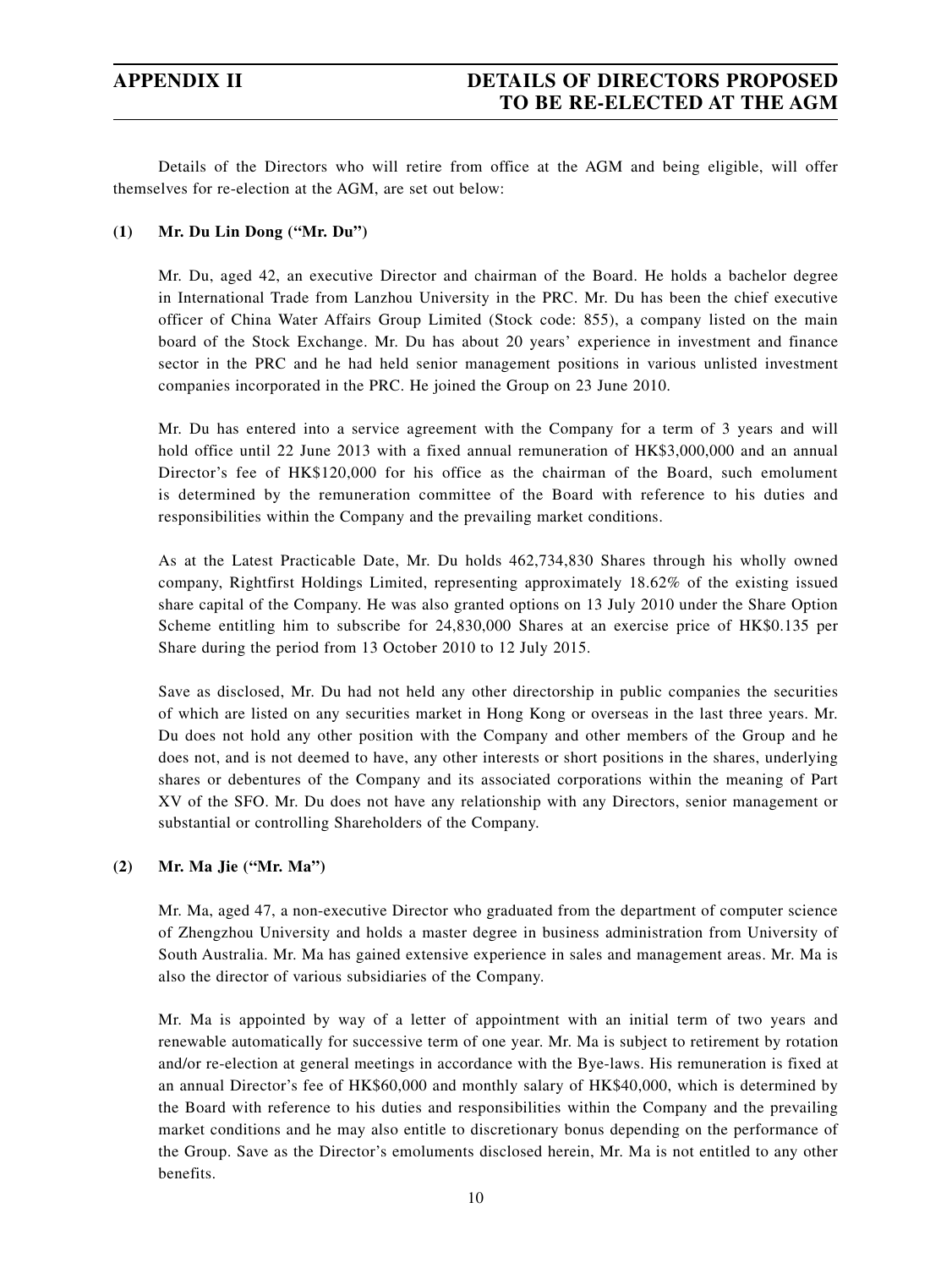# **APPENDIX II DETAILS OF DIRECTORS PROPOSED TO BE RE-ELECTED AT THE AGM**

As at the Latest Practicable Date, Mr. Ma was granted options on (i) 23 January 2008 under the Share Option Scheme entitling him to subscribe for 8,000,000 Shares at an exercise price of HK\$0.16 per Share during the period from 23 January 2008 to 22 January 2011; (ii) 17 November 2008 under the Share Option Scheme entitling him to subscribe for 2,000,000 Shares at an exercise price of HK\$0.05 per Share during the period from 17 February 2009 to 16 November 2013; and (iii) 18 December 2009 under the Share Option Scheme entitling him to subscribe for 10,000,000 Shares at an exercise price of HK\$0.13 per Share during the period from 18 March 2010 to 17 December 2014.

Save as disclosed, Mr. Ma had not held any other directorship in public companies the securities of which are listed on any securities market in Hong Kong or overseas in the last three years. Mr. Ma does not hold any other position with the Company and other members of the Group and he does not, and is not deemed to have, any other interests or short positions in the shares, underlying shares or debentures of the Company and its associated corporations within the meaning of Part XV of the SFO. Mr. Ma does not have any relationship with any Directors, senior management or substantial or controlling Shareholders of the Company.

#### **(3) Mr. Fung Cheuk Nang Clement ("Mr. Fung")**

Mr. Fung Cheuk Nang Clement, aged 34, a non-executive Director who has gained extensive management experience in development and manufacturing of consumer products for a number of years. Mr. Fung is also the director of a number of established privately-owned manufacturing companies in Hong Kong and the PRC. His knowledge and expertise in manufacturing industry may be beneficial to the Company in research and development areas. He was an executive director of ZMAY Holdings Limited (Stock code: 8085), a company listed on the Growth Enterprise Market of the Stock Exchange from July 2005 to October 2007.

Mr. Fung is appointed by way of a letter of appointment with an initial term of two years and renewable automatically for successive term of one year. Mr. Fung is subject to retirement by rotation and/or re-election at general meetings in accordance with the Bye-laws. His annual Director's fee is fixed at HK\$60,000, which is determined by the Board with reference to his duties and responsibilities within the Company and the prevailing market conditions and he may entitle to discretionary bonus depending on the performance of the Group. Save as the Director's emoluments disclosed herein, Mr. Fung is not entitled to any other benefits.

As at the Latest Practicable Date, Mr. Fung personally holds 190,909,092 Shares, representing approximately 7.68% of the existing issued share capital of the Company. He was also granted options on (i) 17 November 2008 under the Share Option Scheme entitling him to subscribe for 500,000 Shares at an exercise price of HK\$0.05 per Share during the period from 17 February 2009 to 16 November 2013; and (ii) 18 December 2009 under the Share Option Scheme entitling him to subscribe for 500,000 Shares at an exercise price of HK\$0.13 per Share during the period from 18 March 2010 to 17 December 2014.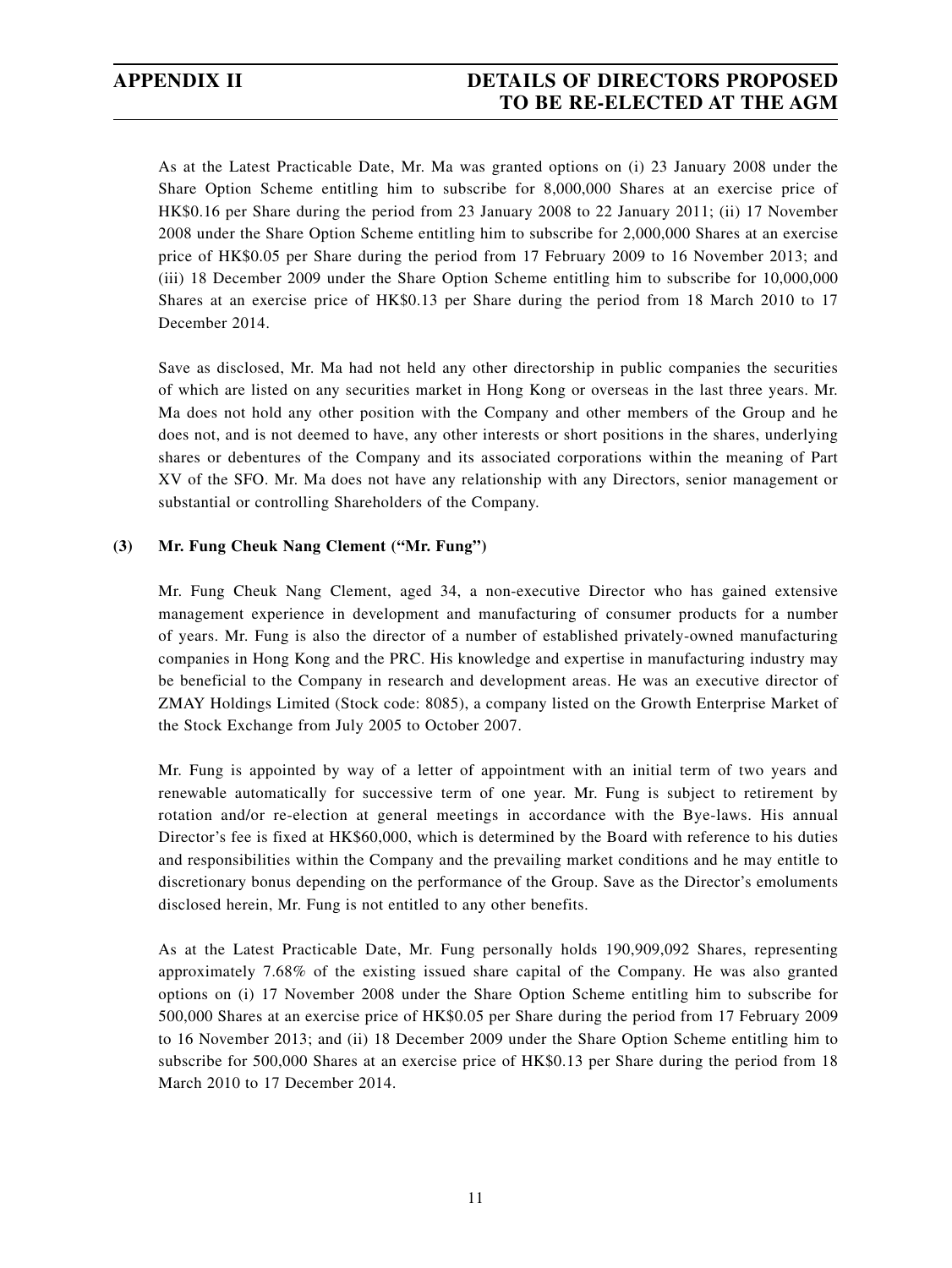# **APPENDIX II DETAILS OF DIRECTORS PROPOSED TO BE RE-ELECTED AT THE AGM**

Save as disclosed, Mr. Fung had not held any other directorship in public companies the securities of which are listed on any securities market in Hong Kong or overseas in the last three years. Mr. Fung does not hold any other position with the Company and other members of the Group and he does not, and is not deemed to have, any other interests or short positions in the shares, underlying shares or debentures of the Company and its associated corporations within the meaning of Part XV of the SFO. Mr. Fung does not have any relationship with any Directors, senior management or substantial or controlling Shareholders of the Company.

#### **(4) Professor Zhang Yong ("Professor Zhang")**

Professor Zhang, aged 54, a Ph.D, is an independent non-executive Director and a professor and supervisor of Ph.D. students. He has been honored the academic titles of National Expert of Great Contribution, Celebrated Expert of Embryo Engineering, founder of Animal Clone Base of China. Meanwhile he is the founder of the Academic Institute of Biological Engineering of Northwest Sci-Tech University of Agriculture and Forestry and Yangling Keyan Biological Engineering Ltd. As Chairman of Yang Ling Keyuan Clone Science & Technological Company Ltd, Professor Zhang is also titled as member of the Technology Committee belonging to National Agriculture Department, invited member of Government's Decision-making Consultation Committee of Shan Xi province, resident syndic of Academic Committee of Agriculture Biology Technology. Professor Zhang is professionally skilled with breeding, marketing and technology information for poultry industry. He is also good at, from microcosmic and macrocosmic point of view, mastering the developing and the stratagem and tactics for hitech poultry corporations.

There is no service contract entered into between the Company and Professor Zhang. Professor Zhang is subject to retirement by rotation and/or re-election at general meetings in accordance with the Bye-laws. His annual Director's fee is fixed at HK\$60,000, which is determined by the Board with reference to his duties and responsibilities within the Company and the prevailing market conditions and he may entitle to discretionary bonus depending on the performance of the Group. Save as the Director's emoluments disclosed herein, Professor Zhang is not entitled to any other benefits.

As at the Latest Practicable Date, Professor Zhang was granted options on (i) 23 January 2008 under the Share Option Scheme entitling him to subscribe for 300,000 Shares at an exercise price of HK\$0.16 per Share during the period from 23 January 2008 to 22 January 2011; and (ii) 17 November 2008 under the Share Option Scheme entitling him to subscribe for 300,000 Shares at an exercise price of HK\$0.05 per Share during the period from 17 February 2009 to 16 November 2013; and (iii) 18 December 2009 under the Share Option Scheme entitling him to subscribe for 500,000 Shares at an exercise price of HK\$0.13 per Share during the period from 18 March 2010 to 17 December 2014.

Save as disclosed, Professor Zhang had not held any other directorship in public companies the securities of which are listed on any securities market in Hong Kong or overseas in the last three years. Professor Zhang does not hold any other position with the Company and other members of the Group and he does not, and is not deemed to have, any other interests or short positions in the shares, underlying shares or debentures of the Company and its associated corporations within the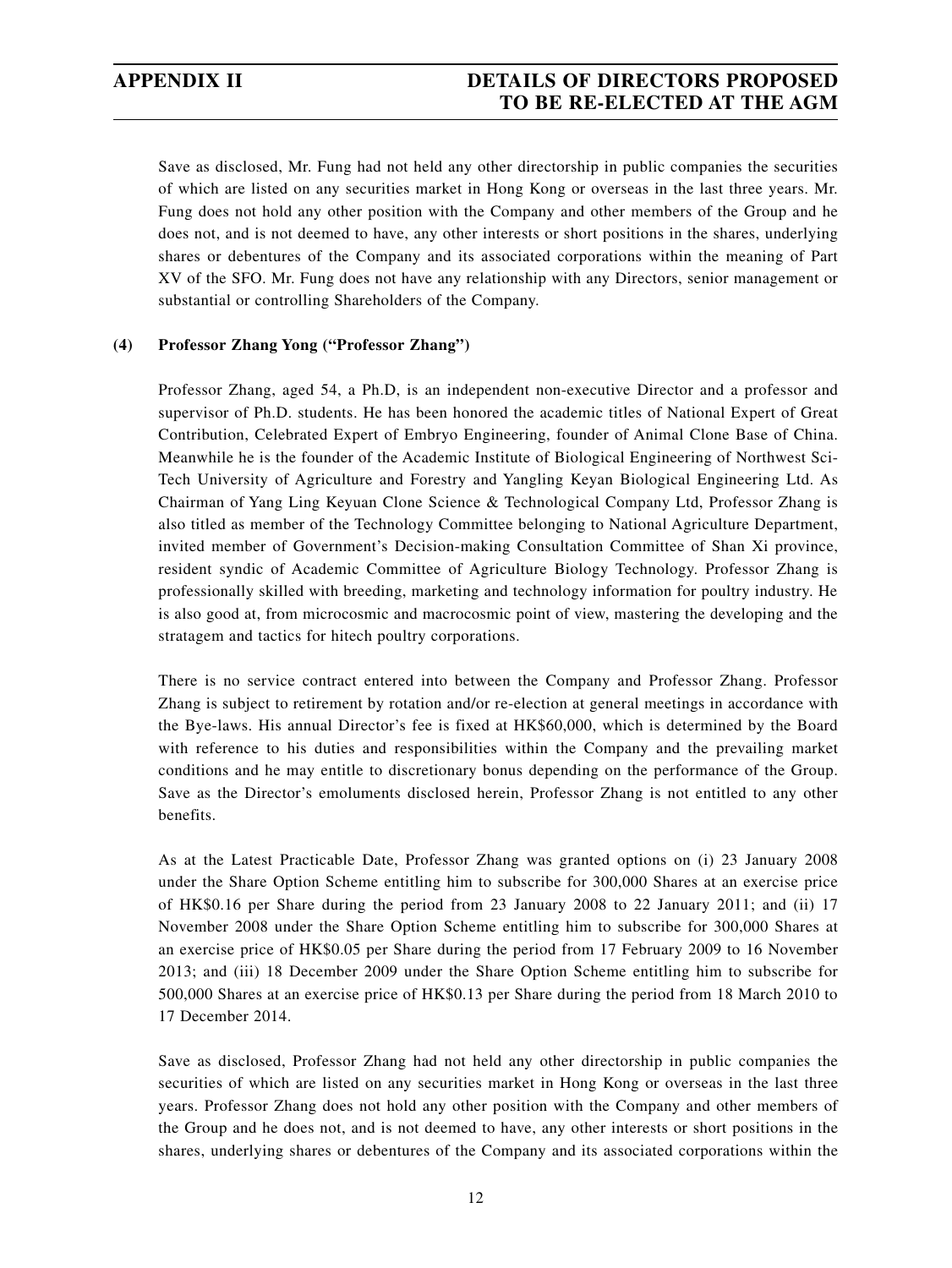meaning of Part XV of the SFO. Professor Zhang does not have any relationship with any Directors, senior management or substantial or controlling Shareholders of the Company.

### **(5) Mr. Zeng Xianggao ("Mr. Zeng")**

Mr. Zeng, aged 52, an independent non-executive Director who is the proprietor of Kangyuan Zeng & Co. (certified public accountant firm). Mr. Zeng is a fellow member of The Association of Chartered Certified Accountants, a member of The Hong Kong Institute of Certified Public Accountants (practicing) and China CPA. He was previously an accounting lecturer of Sun Yat-Sen University at Guangzhou, and an audit and tax consultant in two international accounting firms. He has extensive experience in accounting, taxation and auditing practice in Hong Kong as well as in the PRC. Mr. Zeng graduated from the Renmin University of China (Beijing) with a master degree in economics, and also obtained training certificate of independent directorship from the Shanghai National Accounting Institute in 2004. He was an independent director of China State Shipbuilding Co. Limited (formerly known as Hudong Heavy Machinery Company Limited), a company listed on the Shanghai Stock Exchange, from May 2002 to July 2007.

Mr. Zeng is appointed by way of a letter of appointment with an initial term of two years and renewable automatically for successive term of one year. Mr. Zeng is subject to retirement by rotation and/or re-election at general meetings in accordance with the Bye-laws. His annual Director's fee is fixed at HK\$60,000, which is determined by the Board with reference to his duties and responsibilities within the Company and the prevailing market conditions and he may entitle to discretionary bonus depending on the performance of the Group. Save as the Director's emoluments disclosed herein, Mr. Zeng is not entitled to any other benefits.

As at the Latest Practicable Date, Mr. Zeng was granted options on (i) 17 November 2008 under the Share Option Scheme entitling him to subscribe for 500,000 Shares at an exercise price of HK\$0.05 per Share during the period from 17 February 2009 to 16 November 2013; and (ii) 18 December 2009 under the Share Option Scheme entitling him to subscribe for 500,000 Shares at an exercise price of HK\$0.13 per Share during the period from 18 March 2010 to 17 December 2014.

Save as disclosed, Mr. Zeng had not held any other directorship in public companies the securities of which are listed on any securities market in Hong Kong or overseas in the last three years. Mr. Zeng does not hold any other position with the Company and other members of the Group and he does not, and is not deemed to have, any other interests or short positions in the shares, underlying shares or debentures of the Company and its associated corporations within the meaning of Part XV of the SFO. Mr. Zeng does not have any relationship with any Directors, senior management or substantial or controlling Shareholders of the Company.

There is no information relating to Mr. Du Lin Dong, Mr. Ma Jie, Mr. Fung Cheuk Nang Clement, Professor Zhang Yong and Mr. Zeng Xianggao that is required to be disclosed pursuant to Rules 13.51(2) (h) to (v) of the Listing Rules.

Save as disclosed herein, there is no other matter relating to Mr. Du Lin Dong, Mr. Ma Jie, Mr. Fung Cheuk Nang Clement, Professor Zhang Yong and Mr. Zeng Xianggao that needs to be brought to the attention of the Shareholders and the Stock Exchange.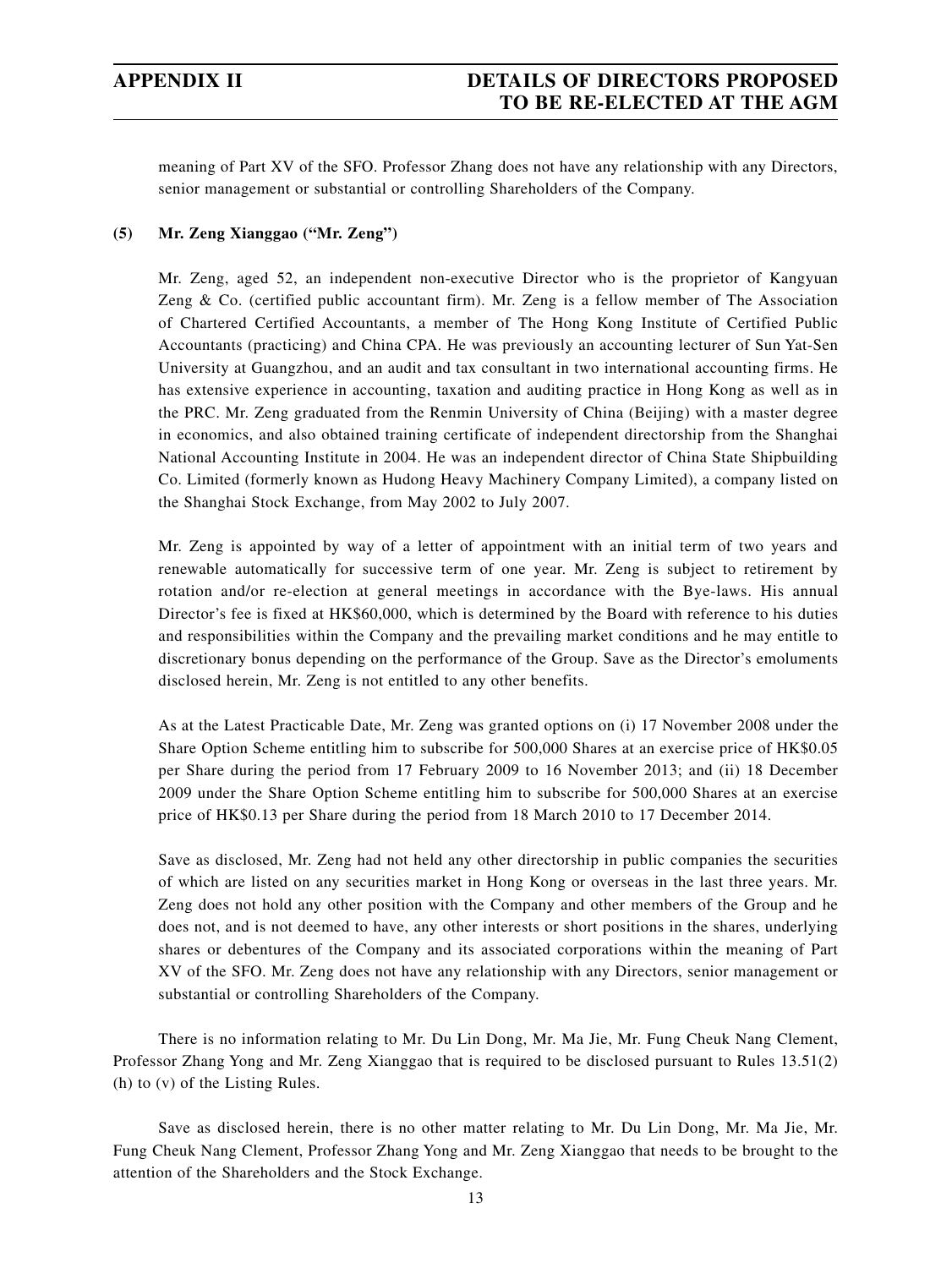

# **SUNSHINE CAPITAL INVESTMENTS GROUP LIMITED 明陽資本投資集團有限公司**

*(proposed to be renamed as China Financial International Investments Limited) (incorporated in the Cayman Islands and continued in Bermuda with limited liability)*

(Stock Code: 721)

## **NOTICE OF ANNUAL GENERAL MEETING**

**NOTICE IS HEREBY GIVEN** that an annual general meeting of Sunshine Capital Investments Group Limited (the "**Company**") will be held at Suite 6305, 63/F, Central Plaza, 18 Harbour Road, Wanchai, Hong Kong on Tuesday, 30 November 2010 at 11:00 a.m., to transact the following ordinary business:

### **AS ORDINARY RESOLUTIONS:**

- 1. to receive and approve the audited consolidated financial statements and the reports of the directors (the "**Directors**") and auditor of the Company for the year ended 30 June 2010;
- 2. (a) to re-elect Mr. Du Lin Dong as executive Director;
	- (b) to re-elect Mr. Ma Jie as non-executive Director;
	- (c) to re-elect Mr. Fung Cheuk Nang Clement as non-executive Director;
	- (d) to re-elect Professor Zhang Yong as independent non-executive Director;
	- (e) to re-elect Mr. Zeng Xianggao as independent non-executive Director;
	- (f) to authorise the board of Directors to fix the Directors' remuneration;
- 3. to re-appoint Messrs. CCIF CPA Limited as the auditor of the Company and to authorise the board of Directors to fix its remuneration;
- 4. to, as special business, consider and, if thought fit, pass the following resolution as an ordinary resolution:

#### "**THAT**:

(a) subject to paragraph (c) below, pursuant to the Rules (the "**Listing Rules**") Governing the Listing of Securities on The Stock Exchange of Hong Kong Limited (the "**Stock Exchange**"), the exercise by the Directors during the Relevant Period (as defined below) of all the powers of the Company to allot, issue and deal with unissued shares of the Company (the "**Shares**") and to make or grant offers, agreements and options, including warrants to subscribe for Shares, which might require the exercise of such powers be and the same is hereby generally and unconditionally approved;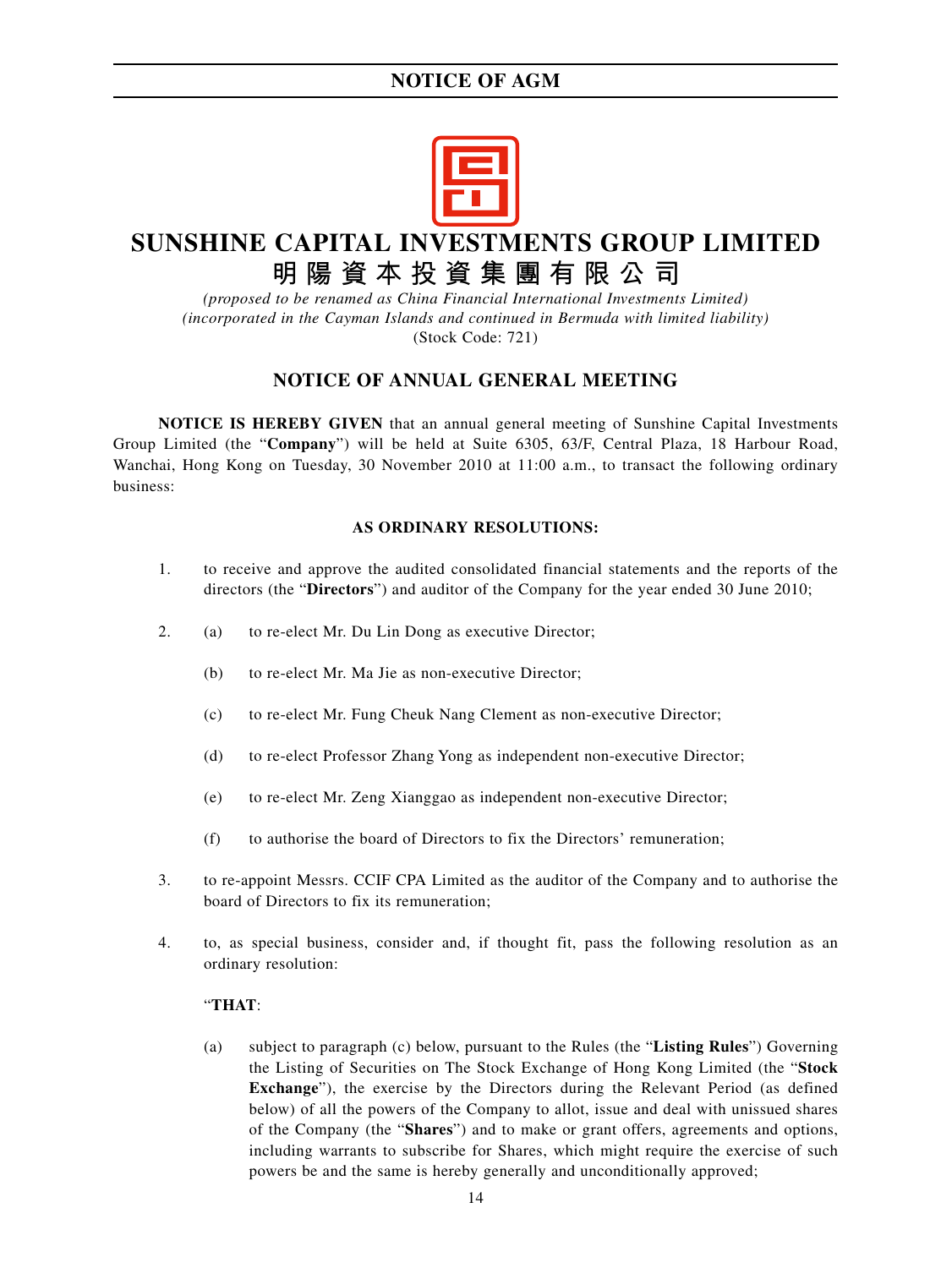- (b) the approval in paragraph (a) above shall authorise the Directors during the Relevant Period to make or grant offers, agreements and options which might require the exercise of such powers after the end of the Relevant Period;
- (c) the aggregate nominal amount of share capital allotted or agreed conditionally or unconditionally to be allotted (whether pursuant to options or otherwise) by the Directors pursuant to the approval in paragraph (a) above, otherwise than pursuant to (i) a Rights Issue (as defined below); or (ii) the exercise of any options granted under the existing share option scheme of the Company; or (iii) any scrip dividend or similar arrangements providing for the allotment and issue of Shares in lieu of the whole or part of a dividend on Shares in accordance with the bye-laws of the Company in force from time to time; or (iv) any issue of Shares upon the exercise of rights of subscription or conversion under the terms of any warrants of the Company or any securities which are convertible into Shares, shall not exceed the aggregate of:
	- (aa) 20 per cent. of the aggregate nominal amount of the share capital of the Company in issue on the date of the passing of this resolution; and
	- (bb) (if the Directors are so authorised by a separate ordinary resolution of the shareholders of the Company) the nominal amount of any share capital of the Company repurchased by the Company subsequent to the passing of this resolution (up to a maximum equivalent to 10 per cent. of the aggregate nominal amount of the share capital of the Company in issue on the date of the passing of resolution no. 5),

and the authority pursuant to paragraph (a) of this resolution shall be limited accordingly; and

(d) for the purposes of this resolution:

"**Relevant Period**" means the period from the date of the passing of this resolution until whichever is the earliest of:

- (i) the conclusion of the next annual general meeting of the Company;
- (ii) the expiration of the period within which the next annual general meeting of the Company is required by the bye-laws of the Company, the Companies Act 1981 of Bermuda (as amended) (the "**Companies Act**") or any other applicable laws of Bermuda to be held; or
- (iii) the passing of an ordinary resolution by the shareholders of the Company in general meeting revoking or varying the authority given to the Directors by this resolution;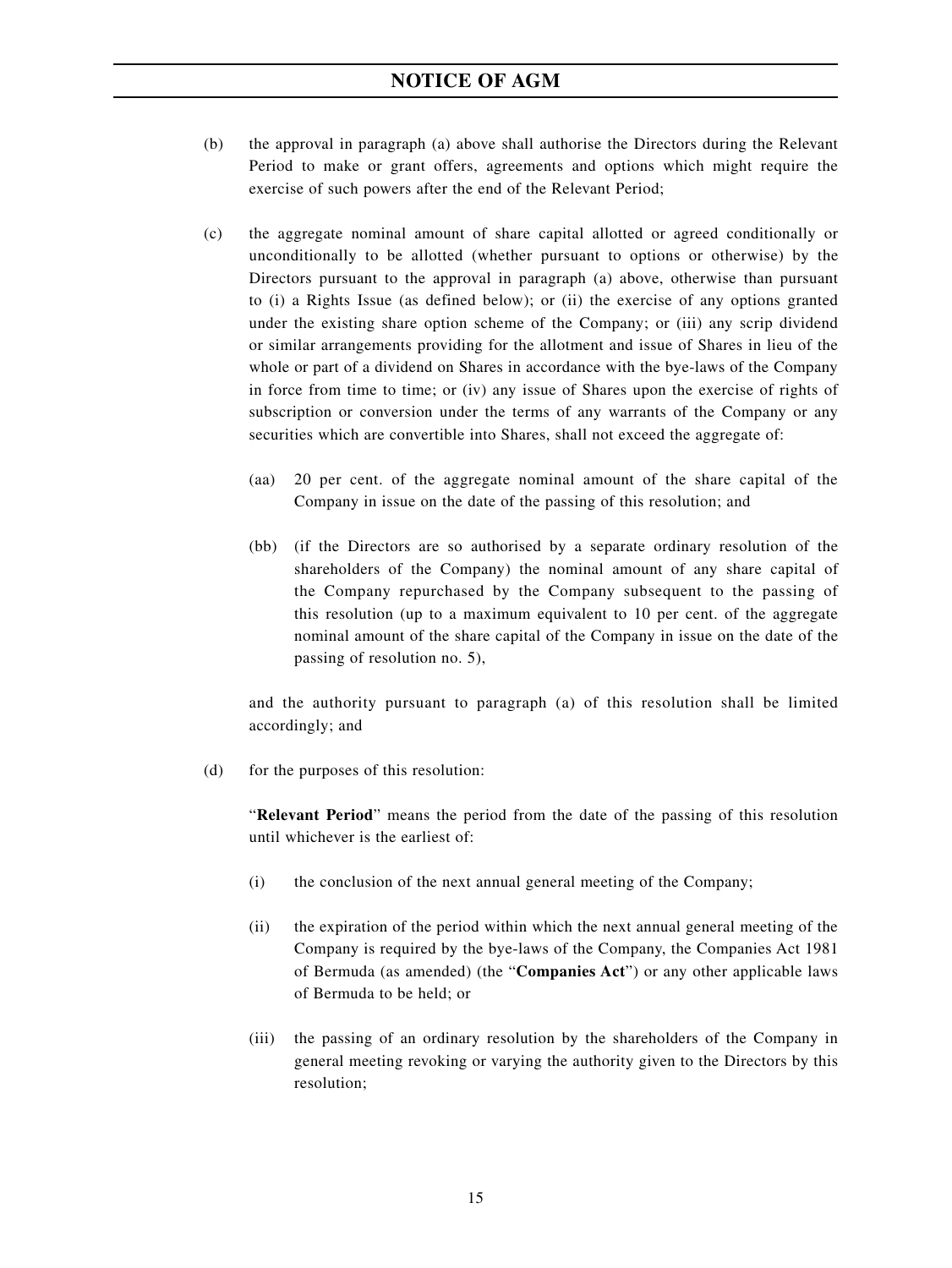"**Rights Issue**" means an offer of Shares, or offer or issue of warrants, options or other securities giving rights to subscribe for Shares open for a period fixed by the Directors to holders of Shares on the register on a fixed record date in proportion to their then holdings of Shares (subject to such exclusion or other arrangements as the Directors may deem necessary or expedient in relation to fractional entitlements, or having regard to any restrictions or obligations under the laws of, or the requirements of, or the expense or delay which may be involved in determining the existence or extent of any restrictions or obligations under the laws of, or the requirements of, any jurisdiction outside Hong Kong or any recognised regulatory body or any stock exchange outside Hong Kong)."

5. to, as special business, consider and, if thought fit, pass the following resolution as an ordinary resolution:

#### "**THAT**:

- (a) the exercise by the Directors during the Relevant Period (as defined below) of all powers of the Company to purchase the Shares on the Stock Exchange or any other stock exchange on which the Shares may be listed and recognised by the Securities and Futures Commission and the Stock Exchange for such purpose, and otherwise in accordance with the rules and regulations of the Securities and Futures Commission, the Stock Exchange, the Companies Act and all other applicable laws in this regard, be and the same is hereby generally and unconditionally approved;
- (b) the aggregate nominal amount of Shares which may be purchased by the Company pursuant to the approval in paragraph (a) during the Relevant Period shall not exceed 10 per cent. of the aggregate nominal amount of the issued share capital of the Company as at the date of the passing of this resolution and the authority pursuant to paragraph (a) of this resolution shall be limited accordingly; and
- (c) for the purposes of this resolution, "**Relevant Period**" means the period from the date of the passing of this resolution until whichever is the earliest of:
	- (i) the conclusion of the next annual general meeting of the Company;
	- (ii) the expiration of the period within which the next annual general meeting of the Company is required by the bye-laws of the Company, the Companies Act or any other applicable laws of Bermuda to be held; or
	- (iii) the passing of an ordinary resolution by the shareholders of the Company in general meeting revoking or varying the authority given to the Directors by this resolution."